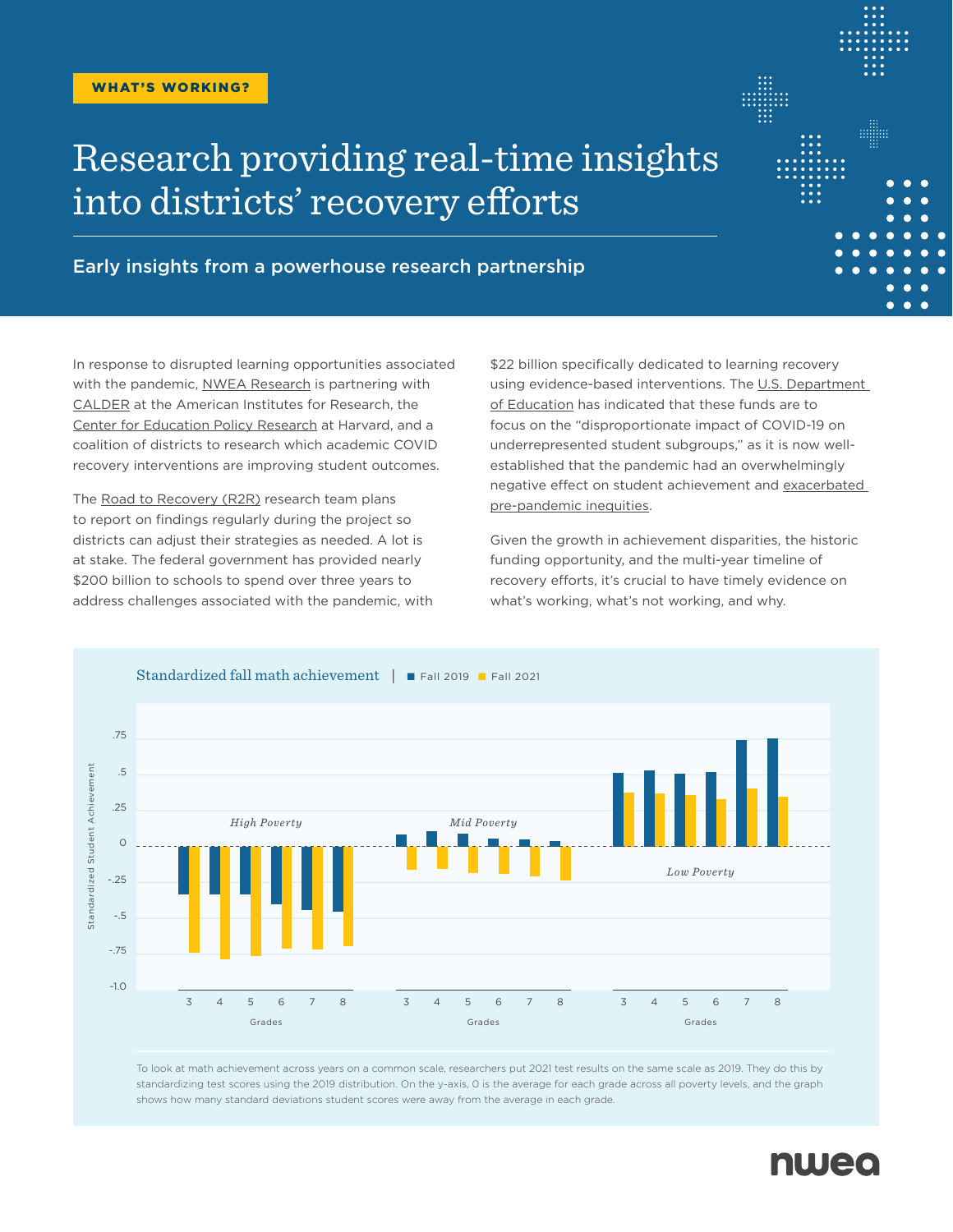# **The Road to Recovery (R2R) research**

The research team is currently collaborating with a dozen large districts—both urban and suburban—to compare reading and math achievement trends during the pandemic period to pre-pandemic trends. The researchers are studying the impact of academic-related interventions on [MAP® Growth™](https://www.nwea.org/map-growth/) tests and non-tested measures like attendance and behavior to evaluate program effectiveness.

MAP Growth assessments are typically administered in the fall, winter, and spring, providing researchers and educators with multiple data points throughout the school year. The tests are designed to measure and compare growth over time and across grades.

While districts have rolled out a wide range of initiatives to address the challenges associated with the pandemic, this research project is studying interventions that: (1) add instructional time for students in grades K–8; (2) are new or expanded since the pandemic; (3) are deemed important for students' academic recovery in math, literacy, or both; and (4) are supported by Elementary and Secondary School Emergency Relief (ESSER) funds.

The programs the researchers are studying include summer learning initiatives, tutoring, push-in and pull-out interventions, extending the school year, out-of-school time programming, school vacation initiatives, additional instructional blocks, and virtual learning opportunities.

The researchers are also examining how districts are implementing programs. They are looking at eligibility considerations, how students are assigned to and enrolled in programs, who the providers are, student–teacher ratios, when and where students access interventions, the frequency and duration, and the processes for tracking student attendance.

## **Key goals**

Researchers have several big goals for the project. They include:

- **+** Understanding which recovery strategies and implementation features work best to improve academic outcomes for students.
- **+** Providing districts with practical, timely feedback, so they can adjust strategies as needed.
- **+** Informing the field more broadly on the efficacy of recovery efforts, so other districts and policymakers can learn from the findings.

## **What we know so far**

While it's too early to know which interventions are having the biggest impact on student learning, preliminary findings on the impacts of the pandemic, the programs being implemented, and the students targeted for them are detailed in the project's most recent reports. We summarize some of the key findings here.

#### **Pandemic impacts on student learning:**

- **+** Students in the great majority of districts—nearly 90% experienced losses in math and reading achievement, but some districts fared much better than others.
- **+** Math achievement was generally more negatively impacted than reading achievement (although that was not true for all districts).
- **+** There were disproportionate impacts on students in urban centers, high-poverty schools, and Black and Hispanic students.

#### **Recovery efforts generally:**

- **+** Districts are more likely to offer tutoring to students performing below district benchmarks.
- **+** Leaders are more likely to make extended-year options, intersessions, and additional block time available in lowperforming schools.
- **+** Summer learning opportunities are broadly available, with priority given to historically underserved and academically struggling students.
- **+** Most states have few requirements regarding the types of interventions districts are implementing and/or which students are targeted.
- **+** Data collection regarding students' participation in interventions is required by only a few states for specific types of interventions.
- **+** Districts have varying capacities to collect data on students' eligibility, enrollment, and attendance in their intervention programs.